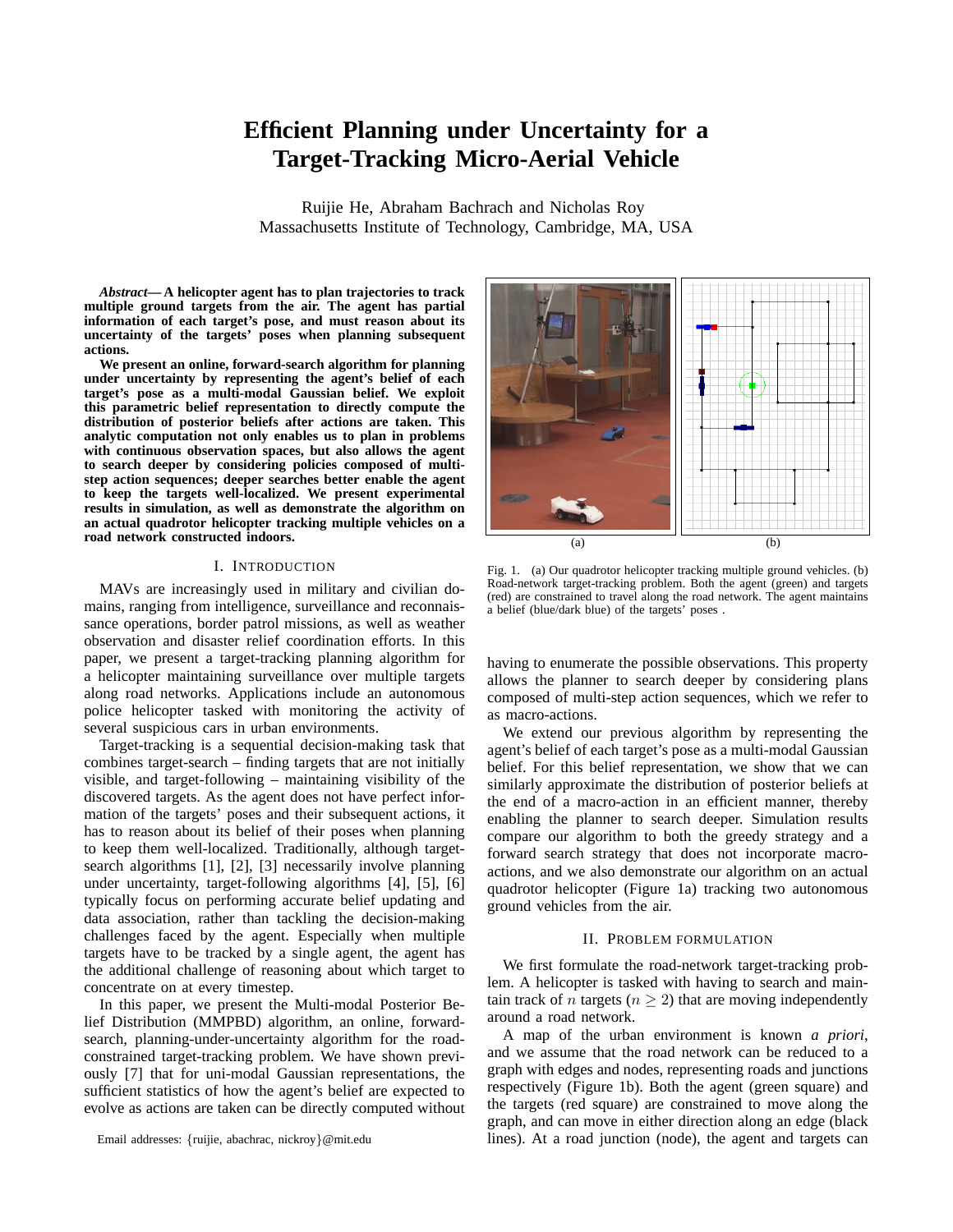move along any of the roads that meet at the junction. The road network makes it critical that the agent's belief of each target is representable as a multi-modal belief (blue bars).

The agent is able to accurately localize itself in the environment, but does not have perfect information about the targets' poses. Apart from the sensors used for self-localization, the agent has a limited range, downward-pointing camera sensor that obtains observations of a target's pose if it is within view (green circle in Figure 1b). Given the height that the helicopter is flying at and the intrinsic parameters of the camera sensor, we can recover the effective range  $r_a$  of the camera sensor. The agent obtains a noisy observation of a target if it is less than  $r_a$  distance from the agent, and a null observation otherwise. The observation space is therefore continuous when the agent receives an observation, but also has a bi-modal characteristic due to the *null* observation.

We assume that the targets' poses and dynamics are independent of the agent's, i.e., the target is indifferent or unaware that it is being pursued. In addition, we assume that each target i moves with non-zero speed  $u_{t,i}$  around the environment, perturbed by Gaussian noise  $\epsilon_t \sim \mathcal{N}(0, R_t)$ . The agent has knowledge of the targets' mean speed and start poses, and can travel faster than the targets. Even though the agent is aware of the targets' start poses, this target-tracking problem still involves a target-search component because it can subsequently lose track of a target, especially when the modes split at a junction.

The agent does not know the true pose of each of the targets in the environment. Instead, it only has access to an estimate of target i's pose at time t, known as a belief  $b_{t,i}$ . The agent's goal is to minimize both the uncertainty of the targets' poses and the distance it needs to travel.

#### III. BELIEF UPDATING FOR TARGET-TRACKING

Formally, the transition and observation dynamics of the agent  $x_t$  tracking a single target  $s_{t,i}$  along a road edge can be written as

$$
s_{t,i} = A_{t,i} s_{t-1,i} + B_{t,i} u_t + \epsilon_t \qquad \epsilon_t \sim \mathcal{N}(0, R_t) \quad (1)
$$

$$
z_{t,i} = \begin{cases} C_t s_{t,i} + \delta_t & \text{if } |x_t - s_{t,i}| < r_a \\ null & otherwise \end{cases}
$$
 (2)

where  $\delta_t \sim \mathcal{N}(0, Q_t)$  is the Gaussian noise associated with the observation when a target is within the field-of-view of the agent's sensor. When the target gets to a node, it chooses a new edge with dynamics  $A'_{t,i}$ , where the probability of choosing each edge is  $\frac{1}{k-1}$  for a node of degree k.

At every timestep, the agent takes an action  $a_t$  and obtains a set of observations  $z_t$ . It can then update its belief according to

$$
b_{t+1}(s') = \eta \ p(z_t|a_t, s') \int_{s \in S} p(s'|s, a_t) b_t(s) ds \qquad (3)
$$

where  $\eta$  is a normalization constant.

In this paper, we represent the agent's belief over each target's pose as a multi-modal Gaussian distribution.

$$
b_{t,i} \sim \sum_j w_{t,i,j} \mathcal{N}(\mu_{t,i,j}, \Sigma_{t,i,j})
$$
 (4)

where  $\mu_{t,i,j}$  and  $\Sigma_{t,i,j}$  are the means and covariances of mode j of target i at time t, and  $w_{t,i,j}$  is the weight of each

## **Algorithm 1** BELIEFUPDATE() for a single target

**Require:** Belief state  $b_{t-1,i}$ , action  $u_{t,i}$ , observation  $z_{t,i}$ 

- 1: Collapse modes that are within 1 std dev.
- 2: *(Transition update)*
- 3: **for** each mode j **do**
- 4:  $\overline{\mu}_{t,i,j} = A_{t,i,j} \mu_{t-1,i,j} + B_{t,i,j} u_{t,i,j}$
- 5:  $\sum_{t,i,j}$  =  $A_{t,i,j} \sum_{t-1,i,j} A_{t,i,j}^T + R_t$
- 6: Split mode if  $\overline{\mu}_{t,i,j}$  reaches a fork node.
- 7: **end for** 8: *(Observation update)*
- 9: **if**  $z_{t,i} \neq \text{NULL}$  **then**<br>10: Associate  $z_{t,i}$  to e
- Associate  $z_{t,i}$  to edge  $e_k$
- 11: **for** each mode j **do**
- 12: **if** mode along  $e_k$  **then** 13:  $K_{t,i,j} = \overline{\tilde{\Sigma}}_{t,i,j} C_t^T$  $\frac{d}{dt} \left( C_t \overline{\Sigma}_{t,i,j} C_t^T + Q_t \right)^{-1}$

13. 
$$
\mathbf{h}_{t,i,j} = \mathbf{H}_{t,i,j} + K_{t,i,j}(z_{t,i} - C_t \overline{\mu}_{t,i,j})
$$
  
14. 
$$
\mu_{t,i,j} = \overline{\mu}_{t,i,j} + K_{t,i,j}(z_{t,i} - C_t \overline{\mu}_{t,i,j})
$$

15: 
$$
\sum_{t,i,j} C(T_{\mathcal{U}}^{T} Q_{t}^{-1} C_{t} + \overline{\Sigma}_{t,i,j}^{-1})^{-1}
$$

16: **else**

17:  $w_{t,i,j} = f_P w_{t-1,i,j}$ .

18: **end if**

19: **end for**

- 20: **else** {Null observation}<br>21: **for** each mode  $i$  **do**
- for each mode j do
- 22: Truncate and refit  $(\overline{\mu}_{t,i,j}, \overline{\Sigma}_{t,i,j})$ <br>23: Reduce weight  $w_{t,i,j}$  based on
- Reduce weight  $w_{t,i,j}$  based on  $(1 f_N) \times$  fraction of Gaussian truncated
- 24: **end for** 25: **end if**
- 26: Re-normalize weights  $w_{t,i,j} \forall j$

mode. As the focus of this paper is on the multi-modal nature of the agent's beliefs, we represent each of the modes as a 1D Gaussian, though the algorithm is easily extendable to multi-variate Gaussian representations.

A multi-modal Gaussian distribution is essentially a weighted sum of uni-modal Gaussian beliefs. This similarity enables us to leverage the popular Kalman filter algorithm for performing our belief update. Kalman filters provide a closed form, efficient means of performing a belief update to obtain the agent's posterior belief, especially when the transition and observation models are linear with Gaussian noise (Equations 1 - 2). Unfortunately, the original Kalman filter only tracks the overall mean and variance of the agent's belief, which is insufficient for a multi-modal distribution.

Algorithm 1 presents our modified version of the Kalman filter for performing multi-modal Gaussian belief updates of each target. This algorithm is similar to the sum of Gaussians Kalman filter from the literature [8], but has been adapted to the target-tracking problem. Following [8], at each iteration, modes within one standard deviation of each other are first collapsed into a single mode, so as to keep the belief representation as compact as possible. The Gaussian parameters of the new mode is computed by re-fitting a Gaussian to the original modes, while the new weight is found by summing the weights of the original modes.

Each of the resulting modes are then propagated forward in time based on the target's transition dynamics, according to the equations for the Kalman filter transition update. If any of the modes reaches a node where there are multiple edges that the target can travel along, additional modes are created with the same Gaussian parameters  $\mu_{t,j}, \Sigma_{t,j}$ , but with the original weight  $w_{t,j}$  uniformly distributed amongst the resultant modes.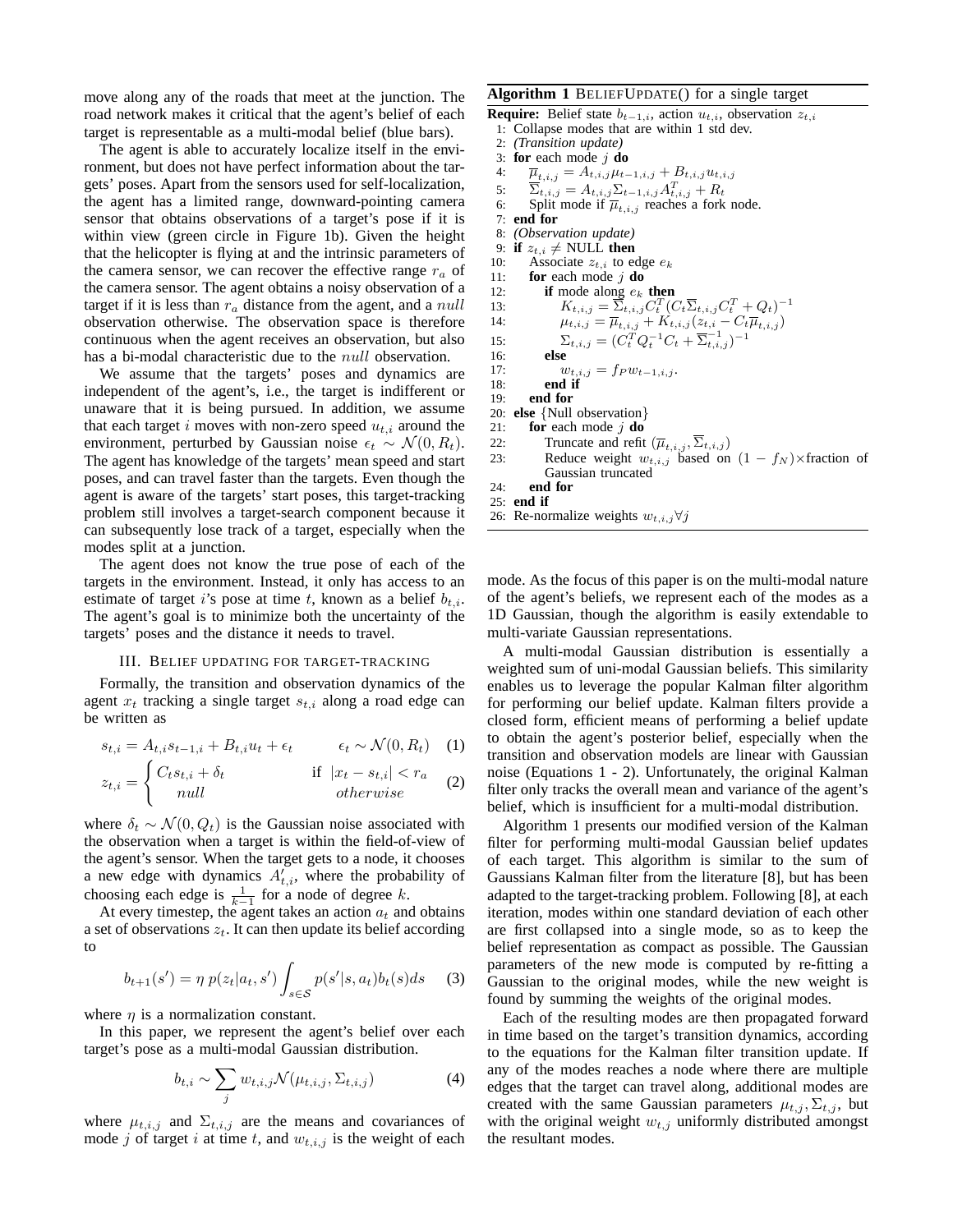The observation update depends on whether an observation of the target's pose was received. If an observation is received, we first perform a data association step linking the observation to the nearest edge  $e_k$  along the graph. The Kalman filter observation update equations are then used to update all of the modes along that edge, while the weights of all other modes for the target are set to  $f<sub>P</sub>$ , the probability that the observation was a false positive. The weights of all the target's modes are subsequently re-normalized.

If instead a null observation is obtained, the agent must still incorporate the negative information associated with the null observation. Modes that have support within the agent's field-of-view are truncated according to the sensor field-ofview, and a new Gaussian is refit around the rest of the mode. In addition, we calculate the relative percentage of the belief that was truncated, and redistribute that fraction of the weight across the remaining modes of the multi-modal Gaussian belief. In this paper, we place strong emphasis on negative information when updating the agent's belief. Modes with low weights are pruned from the agent's belief via a variation of ratio pruning [9] to keep the belief representation tractable.

## IV. PLANNING UNDER UNCERTAINTY WITH MACRO-ACTIONS FOR UNI-MODAL GAUSSIAN BELIEFS

The target-tracking problem requires the agent to plan its next action at every timestep in order to minimize the cost incurred. We measure the cost of each target's uncertainty using the weighted sum of the covariances associated with each of the target's Gaussian modes. At each timestep, the agent incurs a cost (or negative reward) according to its belief  $b_t$  and the distance traveled in the last timestep  $d$ 

$$
Rew(b_t, d) = -\sum_{i} \sum_{j} w_{t,i,j} tr(\Sigma_{t,i,j}) - \beta d \qquad (5)
$$

where  $\beta$  controls the relative importance of minimizing the distance traveled. The total cost over a fixed number of timesteps  $T$  is therefore

$$
Rew_{Total} = -\sum_{t=1}^{T} \gamma^t \sum_{i} \sum_{j} w_{t,i,j} \ tr(\Sigma_{t,i,j}) - \beta d \quad (6)
$$

where  $\gamma$  is a discount factor.

An approach for tackling this planning under uncertainty problem is to perform forward search, alternating between a planning and execution phase and planning online only for the belief at the current timestep. During the planning phase, a forward search algorithm creates an AND-OR tree of reachable belief states from the current belief state. The tree is expanded using action-observation pairs that are admissible from the current belief, and the beliefs at the leaf nodes are found using Equation 3. By using a value heuristic [10] that estimates the value at the fringe nodes, the expected value of executing a policy from the current belief can be propagated up the tree to the root node.

If a planner can search deep enough, it will find the optimal action for the current belief [11], [12]. Unfortunately, the number of belief states reachable within depth  $D$  is  $(|A||Z|)^{D}$ , where |A| and |Z| are the sizes of the action and observation sets. Not only does the search quickly become intractable as D increases, but online techniques generally



Fig. 2. Distribution of posterior beliefs for uni-modal Gaussian beliefs. a) A Gaussian posterior belief results after incorporating an observation sequence. b) Over all possible observation sequences, the distribution of posterior means is a Gaussian (black line), and for each posterior mean, a Gaussian (blue curve) describes the agent's posterior belief.

have to meet real-time constraints, limiting the planning time available for each iteration.

One option for searching to a greater depth is to restrict our action space to a set of multi-step action sequences, also known as macro-actions, and compute the expected reward of each macro-action by sampling observation sequences of corresponding length [13]. Unfortunately, the size of the observation space and sampling complexity still grows exponentially with the length of the action sequence, making it challenging to plan to long horizons.

However, the exponential computational dependence on the action sequence length can be broken if we can analytically compute the distribution over beliefs that arises from a macro-action. For a particular macro-action, the probability of the agent obtaining an observation sequence is equivalent to the probability of obtaining the posterior belief associated with that observation sequence. Seen from another angle, every macro-action generates a distribution over beliefs, or a distribution of distributions (Figure 2). If we are able to calculate the distribution over posterior beliefs for every action sequence, and branch at the end of the action sequence by sampling posterior beliefs within this distribution, the sampling complexity is then independent of the macro-action length. Furthermore, the expected reward of an action sequence can then be computed by finding the expected rewards with respect to that distribution, rather than by sampling the possible observations.

We have previously developed the Posterior Belief Distribution (PBD) algorithm [7], such that when the agent's belief is representable as a uni-modal Gaussian belief, we can directly compute the distribution of posterior beliefs without having to enumerate the possible observations. Specifically, given a prior Gaussian belief  $(\mu_t, \Sigma_t)$ , the resultant distribution of posterior beliefs can be characterized by a distribution of posterior means and a fixed covariance. The distribution of means is itself a normal distribution according to

$$
\mu_{t+T} \sim \mathcal{N}(f(\mu_{t-1}, \{A, B, u\}_{t:t+T}), \sum_{\tau=t}^{t+T} \overline{\Sigma}_{\tau} C_{\tau} K_{\tau}^{T})
$$
 (7)

where  $f(\mu_{t-1}, \{A, B, u\}_{t:t+T})$  is the deterministic transformation of the means according to  $\mu_{t+k} = A_{t+k}\mu_{t+k-1} +$  $B_{t+k}u_{t+k}$ .

For the covariance update, we can also collapse multi-step covariance updates into a single step. Let  $\Sigma_{t-1} = B_{t-1} C_{t-1}^{-1}$ . At every step, the complete covariance update can be written as:

$$
\Psi_t = \begin{bmatrix} B \\ C \end{bmatrix}_t = \begin{bmatrix} 0 & I \\ I & CQ_t C \end{bmatrix}_t \begin{bmatrix} 0 & A^{-T} \\ A & RA^{-T} \end{bmatrix}_t \begin{bmatrix} B \\ C \end{bmatrix}_{t-1}, \quad (8)
$$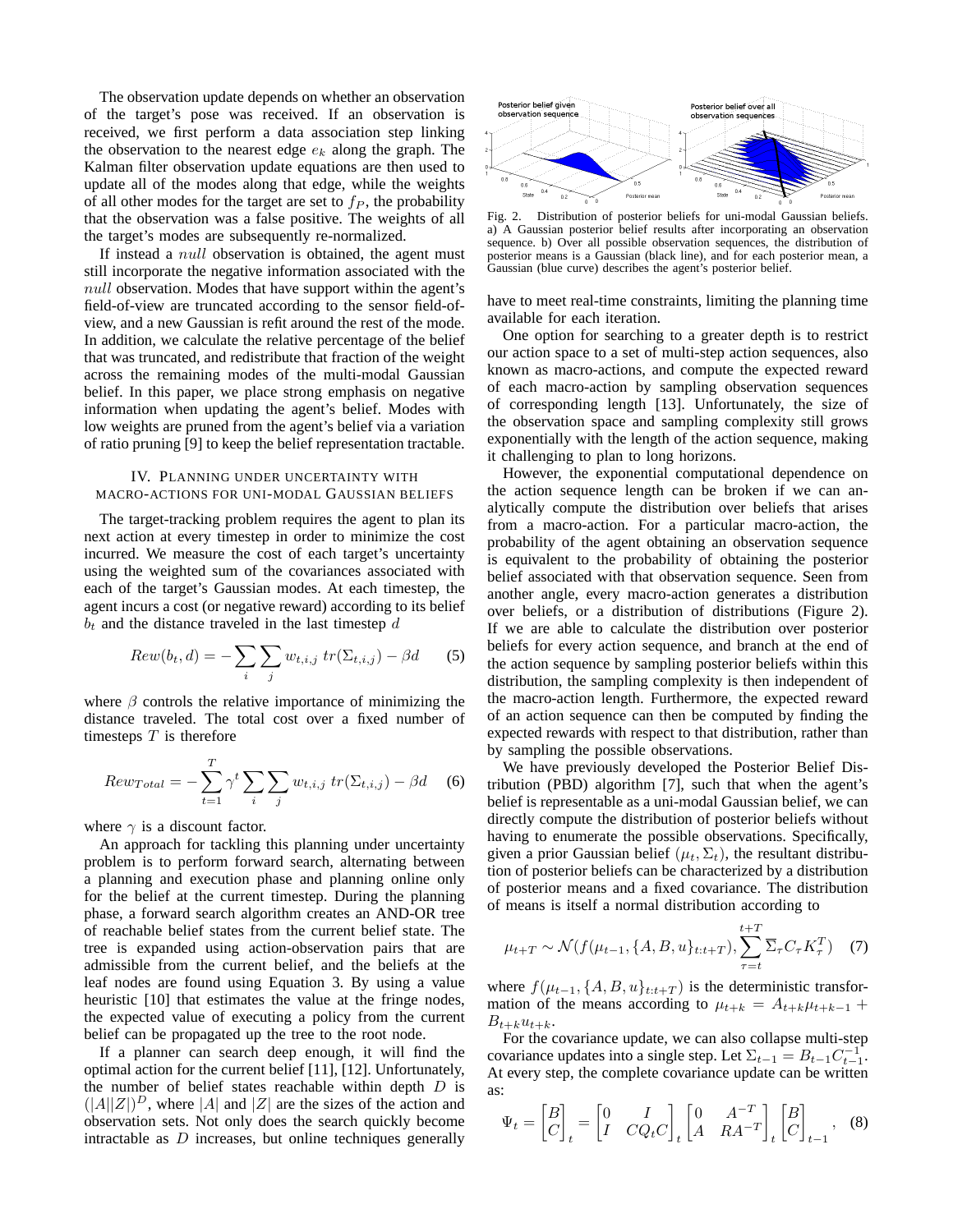The covariance update is only dependent on the model parameters of the problem, and is independent of the observations that may be obtained. This property enables us to collapse multi-step covariance updates into a single step  $\Psi_{t+1:T}$  =  $\prod_{i=1}^{T} \Psi_i$ , recovering the posterior covariance  $\Sigma_{t+T}$  from  $\Sigma_{t+T} = B_{t+T} C_{t+T}^{-1}$ . For a uni-modal Gaussian belief, we therefore have a closed-form method for calculating the distribution of posterior beliefs after the agent executes a macro-action, and can then sample Gaussian parameters from this distribution of distributions to instantiate posterior beliefs for deeper forward search.

## V. APPROXIMATIONS FOR MACRO-ACTION, TARGET-TRACKING PLANNING

For the target-tracking problem, the set of macro-actions available to the agent includes the sequence of actions necessary to travel down an edge to a node, as well as hover at a position for a fixed number of timesteps. Each of these macro-actions can be thought of as open-loop policies of varying lengths, independent of the observations that the agent receives while executing the macro-action.

In order to perform efficient planning under uncertainty, we seek to perform belief updates over a macro-action without having to consider the possible observations that could be obtained. We want to compute the joint distribution over the weights and mode statistics, which we will then sample from to obtain posterior beliefs for deeper forward search. For the target-tracking problem, we make explicit two assumptions that are necessary to be able to update the agent's beliefs efficiently: 1) a distance-varying covariance function can model the bimodal characteristic of the observation model, and 2) the observations are accurate enough that over the span of a macro-action, the agent will observe the target at least once if it is within the agent sensor's field-of-view at some point along the macro-action.

#### *A. Distance-varying observation noise covariance function*

A single mode  $j$  in a multi-modal Gaussian belief of target i is represented as a Gaussian distribution,  $\mathcal{N}(\mu_{t,i,j}, \Sigma_{t,i,j}).$ As per our problem formulation (Equation 2), the agent has a sensor with a limited field-of-view,  $r_a$ . If the target is within the sensor's field-of-view, the agent will receive a noisy position observation  $z_{t,i}$  of the target, whereas if the target is outside of the agent's field-of-view, the agent receives a null observation. The possibility of having both noisy position observations *and* a negative observation makes it appear difficult to consider the observation space without branching on the observations.

We propose using a modified noise covariance function to unify the two observation modes. Recall that when the target is within the agent's field-of-view, it receives an observation that is perturbed by Gaussian noise  $\delta_t \sim \mathcal{N}(0, Q_t)$ . The covariance of the Gaussian noise,  $Q_t$ , is then used to calculate the Kalman gain  $K_{t,i,j}$  and update the Gaussian parameters  $(\mu_{t,i,j}, \Sigma_{t,i,j})$  according to

$$
K_{t,i,j} = \overline{\Sigma}_{t,i,j} C_t^T (C_t \overline{\Sigma}_{t,i,j} C_t^T + Q_t)^{-1}
$$
(9)

$$
\mu_{t,i,j} = \overline{\mu}_{t,i,j} + K_{t,i,j}(z_{t,i} - C_t \overline{\mu}_{t,i,j})
$$
(10)

$$
\Sigma_{t,i,j} = (C_t^T Q_t^{-1} C_t + \overline{\Sigma}_{t,i,j}^{-1})^{-1}
$$
\n(11)

When the agent's belief of the target's location has little support within the agent's field-of-view, we observe that the belief update according to Algorithm 1 will result in a posterior belief that remains essentially unchanged from the prior belief before the observation update, since little of the belief will be truncated. We also note that for a traditional Kalman filter update, if the noise covariance is very large, then the Kalman filter equations (Equation 9 - 11) result in a posterior belief that also remains essentially unchanged.

When a particular mode of the agent's belief has strong support within the agent's field-of-view, a *null* observation will result in the weight of the mode converging towards zero. Under such circumstances, the update of the individual mode with negligible weights is irrelevant. We delay the discussion of weights updating to Section V-B.

Therefore, we can unify the two observation modes (null observation or not) by using an observation noise covariance that varies with different distances between the agent and the target. Specifically, we represent the set of observations using the following covariance function:

$$
Q_t(x_t, s_{t,i}) = C_1 - C_2 \mathcal{N}(s_{t,i}|x_t, C_3 r_a)
$$
 (12)

where  $C_1$  is the noise covariance value where getting an observation would have little effect on the belief update, and  $C_1 - C_2 \geq 0$  determines the covariance of the observation noise when the agent is directly above the target.  $C_3$  is a scaling constant that makes the drop off of the covariance function a direct function of the sensor field-of-view.

Despite the possibility of obtaining a null observation, the Gaussian parameters of each mode  $j$  of the agent's belief of target  $i$  can therefore be calculated by using a single covariance function (Equation 12). Since the observation noise covariance,  $Q_t$ , is now a function of the agent and the target's poses, and the target poses are unknown, we must integrate over the agent's belief of the target to compute and use the expected noise covariance  $\Sigma_{t,z,j} = E[Q_t]$  for each mode

$$
\Sigma_{t,z,i,j} = \int_{s_{t,i}} \mathcal{N}(s_{t,i}|\overline{\mu}_{t,i,j}, \overline{\Sigma}_{t,i,j})
$$
(13)  

$$
\times (C_1 - C_2 \mathcal{N}(s_{t,i}|x_t, C_3 r_a)) ds_{t,i}
$$

$$
= C_1 - C_2 \int_{s_{t,i}} \mathcal{N}(s_{t,i}|\overline{\mu}_{t,i,j}, \overline{\Sigma}_{t,i,j})
$$
(14)  

$$
\times \mathcal{N}(s_{t,i}|x_t, C_3 r_a) ds_{t,i}
$$

We note that in a Normal distribution, for every value of  $s_{t,i}, x_t$ ,  $p(s_{t,i}|x_t, C_3r_a) = p(x_t|s_{t,i}, C_3r_a)$ , which implies that the above equation can be written as:

$$
\Sigma_{t,z,i,j} = C_1 - C_2 \int_{s_{t,i}} \mathcal{N}(s_{t,i}|\overline{\mu}_{t,i,j}, \overline{\Sigma}_{t,i,j})
$$
(15)  

$$
\times \mathcal{N}(x_t|s_{t,i}, C_3 r_a) ds_{t,i}
$$

$$
= C_1 - C_2 \mathcal{N}(s_{t,i}|\overline{\mu}_{t,i,j}, \overline{\Sigma}_{t,i,j} + C_3 r_a)
$$
(16)

This calculation of  $\Sigma_{t,z,i,j}$  assumes that the belief is known, i.e., there is a deterministic value of the mean and covariance. However, when performing a belief update after a macro-action, we obtain a distribution over the means (Equation 7). Assuming  $\overline{\mu}_{t,i,j} \sim \mathcal{N}(m_{t,i,j}, S_{t,i,j})$ , the noise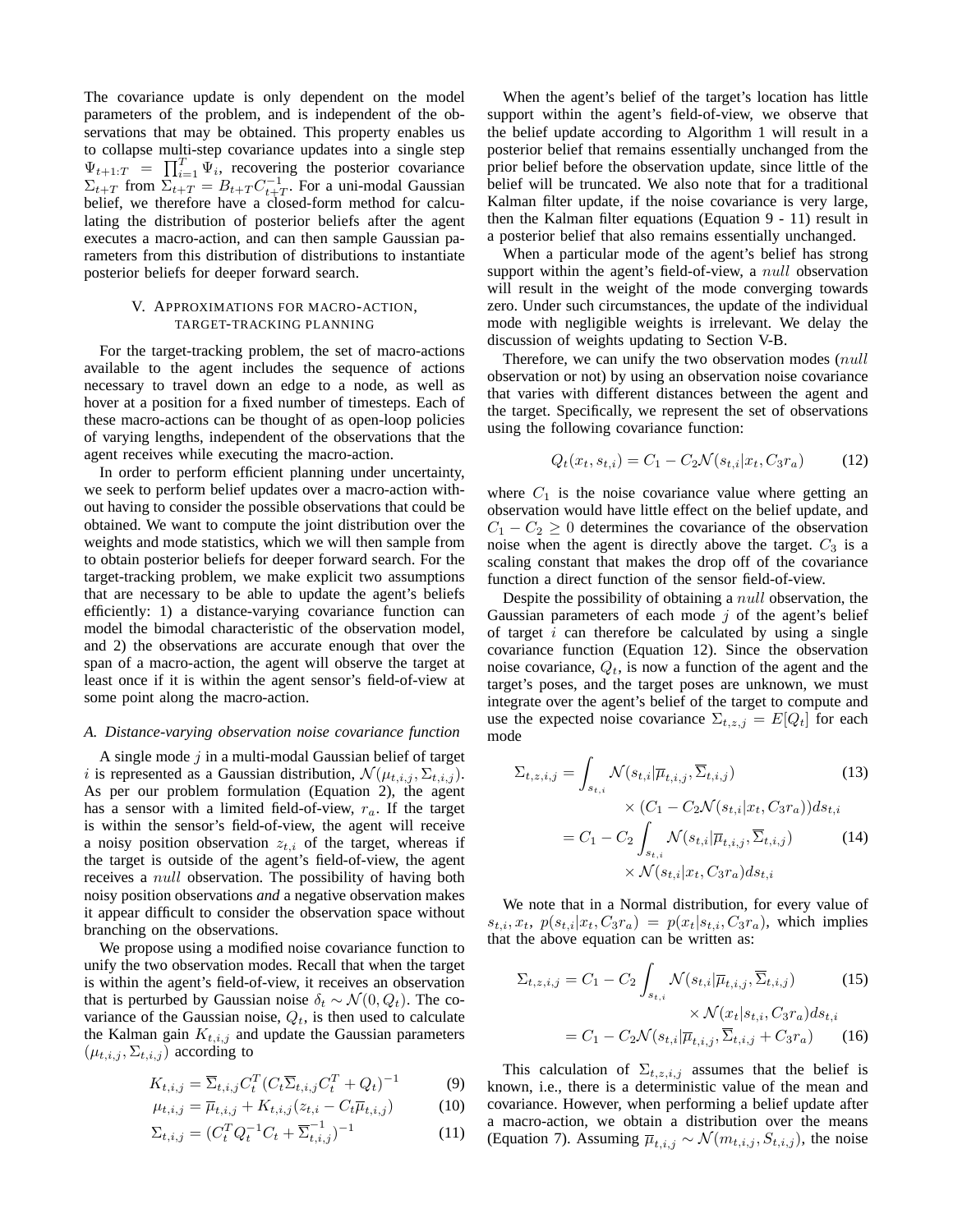term can then be calculated according to:

$$
\Sigma_{t,z,i,j} = C_1 - C_2 \int_{s_{t,i}} \int_{\overline{\mu}_{t,i,j}} \mathcal{N}(x_t | s_{t,i}, C_3 r_a)
$$
(17)

$$
\times \mathcal{N}(s_{t,i}|\overline{\mu}_{t,i,j}, \Sigma_{t,i,j})\mathcal{N}(\overline{\mu}_{t,i,j}|m_{t,i,j}, S_{t,i,j})d\overline{\mu}_{t,i,j}ds_{t,i}
$$
  
=  $C_1 - C_2 \int_{s_{t,i}} \mathcal{N}(x_t|s_{t,i}, C_3r_a)$  (18)  

$$
\times \mathcal{N}(s_{t,i}|m_{t,i,j}, \overline{\Sigma}_{t,i,j} + S_{t,i,j})ds_{t,i}
$$
  
=  $C_1 - C_2 \mathcal{N}(x_t|m_{t,i,j}, C_3r_a + \overline{\Sigma}_{t,i,j} + S_{t,i,j})$  (19)

The expected noise from an observation therefore depends not only on the agent's pose and expectation of the target's pose, but also on the agent's uncertainty of the target's pose. The larger the uncertainty in the target's pose, the more uniformly noisy the observation is expected to be with changes in the agent's pose, which corresponds to a lower expectation of being able to reduce the uncertainty associated with that particular mode.

More importantly, individual modes can now be updated in a consistent, closed-form manner. After executing a macroaction, each mode of the agent's belief can be represented by a distribution of means (Equation 7), as well as a fixed covariance (Equation 8), with  $Q_t$  replaced by  $\Sigma_{t,z,i,j}$ .

#### *B. "Macro-observations"*

Having discussed how the individual modes of the agent's multi-modal Gaussian belief can be updated independently of the possible observations, we now turn to updating the weights of the agent's posterior belief. Unfortunately, it is not reasonable for us to update the weights without incorporating the observations, since by the very nature of the belief updating process, the weights will vary drastically depending on whether the agent has made a positive observation during the macro-action.

In order to reduce the branching factor due to the number of possible observations, we introduce the notion of a "macro-observation" when updating the weights, corresponding to whether *null* observations are received when the multi-step action sequence is executed. For each multi-modal belief of a single target  $i$ , we maintain two different sets of weights,  $W_{Y,i}$  and  $W_{N,i}$ , corresponding to the two separate scenarios where the agent does and does not receive at least a single positive observation while executing a macro-action.

As discussed in Algorithm 1, the agent's belief is updated after receiving a positive observation by first associating the observation to an edge. When predicting the possible observations for planning, one option is to sample possible data associations and recover the corresponding weights of the modes. Alternatively, we can leverage the distancevarying covariance function that was developed in Section V-A to update the posterior weights of all modes directly. The distance-varying covariance function exhibits the property that the noise covariance of the observation model grows with increasing distance between the agent and the mean of a Gaussian mode. In addition, the Fisher information associated with the observation model measures the certainty of a state estimate due to measurement data alone [14]. In the context of a multi-modal Gaussian belief, the Fisher information associated with the observation model for each

mode therefore corresponds to the certainty that an observation is associated with that mode. Applying Bayes rule  $p(s|z) \propto p(z|s)p(s)$ , we can therefore update the weights of each mode according to

$$
w_{t,i,j} \propto C_t \Sigma_{t,z,i,j}^{-1} C_t^T w_{t-1,i,j}
$$
 (20)

where  $C_t \sum_{t,z,i,j}^{-1} C_t^T$  is the Fisher information associated with the observation model for the Gaussian mode  $i$  of target  $i$ and  $C_t$  maps the state space to observation space. We then re-normalize the weights.

On the other hand, when a null observation is obtained, modes that have support within the agent's field-of-view should be truncated and a new Gaussian refit around the rest of the mode. Unfortunately, no closed-form solution exists for performing such a truncation. As a result, we take advantage of the intuition that if null observations are obtained throughout the course of a macro-action, a mode that has strong support within the agent's field-of-view will have a posterior weight that tends towards zero. We therefore compute the set of weights associated with null observations,  $W_{N,i}$ , by setting the weights of modes that have support in the agent's field-of-view to zero, and renormalize the rest of the weights.

Separately, we calculate the probability  $\alpha$  of the agent obtaining a positive observation while executing the macroaction. This probability can be obtained by computing the average percentage of the agent's belief that has support within the field-of-view of the agent's sensor over the course of the macro-action, assuming that the macro-action had been executed in an open-loop fashion.  $\alpha$  therefore describes the probability that the agent's multi-modal weights will be distributed according to  $W_{Y,i}$ , as opposed to  $W_{N,i}$ , assuming that the agent does not incorporate any of the observations obtained while executing the macro-action. We then sample from these two sets of weights according to  $\alpha$  to instantiate posterior beliefs for deeper forward search.

Given that the series of belief updates associated with a macro-action have been approximated with a macroobservation, it would appear that an alternative approach would be to reduce the graph map structure into a series of discrete cells, with each cell depicting a connected edge and/or node. However, such a simplification of the problem would result in actions with varying time durations, and performing a belief update using an asynchronous discreteevent model is non-trivial, as evidenced by the computationally complex Partially Observable Semi-Markov Decision Processes (POSMDP) [15] framework.

## VI. MULTI-MODAL POSTERIOR BELIEF DISTRIBUTION (MMPBD) ALGORITHM

Algorithm 2 summarizes the Multi-Modal Posterior Belief Distribution (MMPBD) algorithm for efficient macro-action planning in the target-tracking problem. At every timestep, this forward search algorithm generates the list of macroactions based on the agent's current state. It then evaluates each of the macro-actions, and executes the first action from the macro-action with the minimum expected cost. The agent then updates its belief based on the action taken and observation received via Algorithm 1, and repeats the planning process at the next timestep. Hence, even though the planning process only considers macro-actions, it replans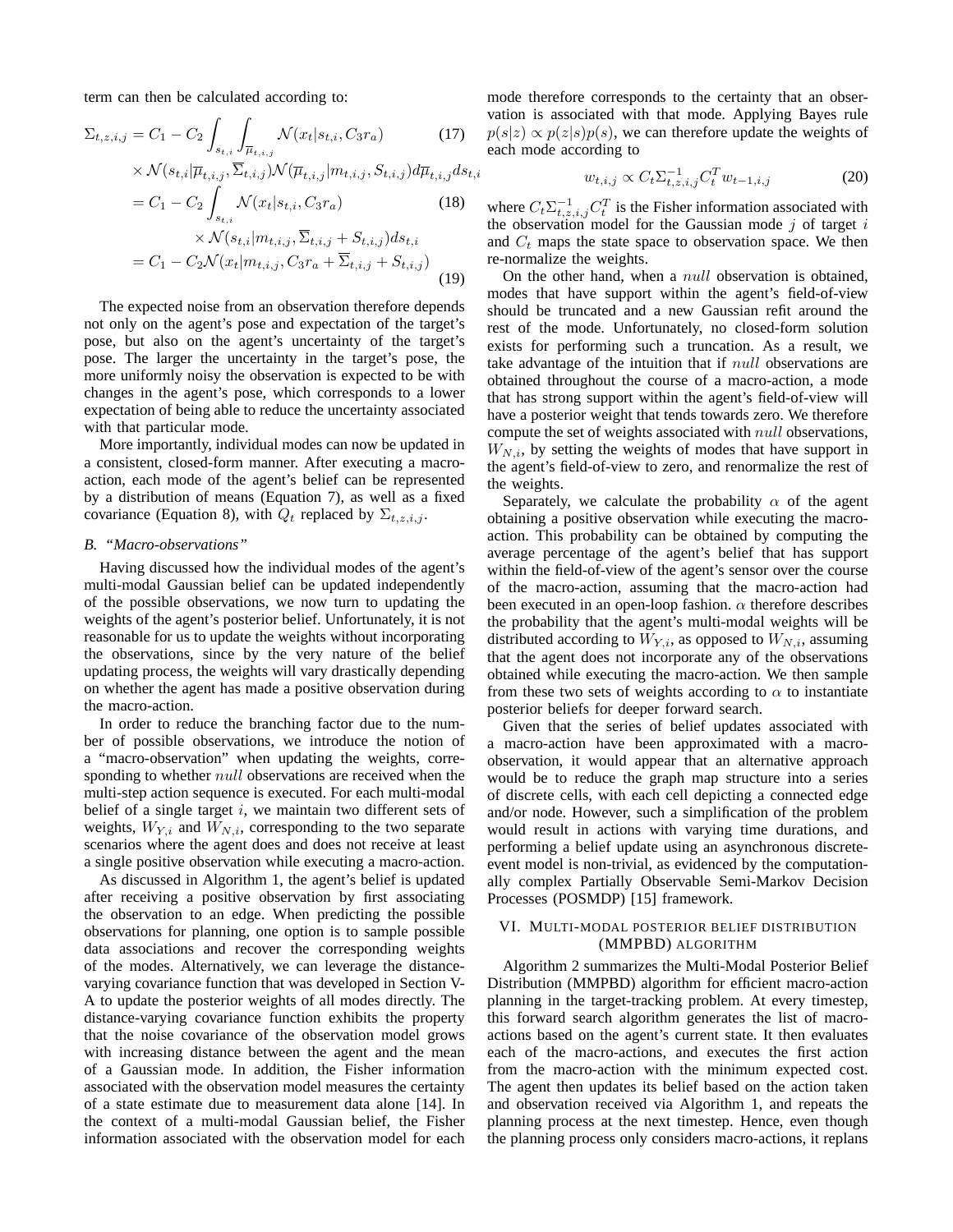**Algorithm 2** Multi-Modal Posterior Belief Distribution (MMPBD) algorithm

**Require:** Agent's initial belief  $b_0$ , Macro-action search depth  $H_f$ , No. belief samples per macro-action  $N_z$  $1: t \leftarrow 0$ 2: **while not** EXECUTIONEND() **do**<br>3: Generate macro-action list  $A_{se}$ 3: Generate macro-action list  $A_{seq}$ <br>4: **for**  $a_{seq}$   $\in$   $A_{seq}$  **do for**  $a_{seq,i} \in A_{seq}$  **do** 5:  $Q(as_{eq,i}, b_t) = \text{ROLLOUTMACRO}(a_{seq,i}, b_t, H_f, N_z)$ <br>6: **end for** 6: **end for** 7: Execute first action  $\hat{a}_t$  of  $\hat{a}_{seq} = \operatorname{argmax} Q(b_t, a_{seq})$ 8: Obtain new observation  $z_t$  and cost  $C_t$ <br>9:  $b_{t+1} = \text{BELIEFIPDATE}(b_t, a_t, z_t)$  $b_{t+1} = \text{BELIEFUPDATE}(b_t, a_t, z_t)$ 10:  $t \leftarrow t + 1$ 11: **end while**

#### **Algorithm 3** ROLLOUTMACRO()

**Require:** Action sequence  $a_{seq}$ , belief state  $b_t$ , remaining search depth h, no. belief samples per macro-action  $N_z$ 

1: **if**  $\bar{h} = 0$  **then** 

2: Perform Kalman filter update with null observation out to predefined time depth. 3: return  $\sum_{t}$   $Rew(b_t, \sum_{t+j})$ 4: **else** {Expand Macro-Action}<br>5: **for** each target *i* **do** 

5: **for** each target i **do** 6: Compute prob.  $\alpha_i$  of obtaining observation along  $a_{seq}$ <br>7: **for** each step in  $a_k \in a_{seq}$ ,  $k = \{1, \ldots, |a_{seq}|\}$  **do for** each step in  $a_k \in a_{seq}, k = \{1, \ldots, |a_{seq}|\}$  **do** 8: Collapse modes that are within 1 std dev. apart 9: **for** each mode *j* in belief  $b_{t,i}$  **do** 10: **Compute params**  $(m_{t+k}, i, i, S_t)$ 10: Compute params  $(m_{t+k,i,j}, S_{t+k,i,j}, \Sigma_{t+k,i,j})$ <br>11: Split modes if end of edge reached Split modes if end of edge reached 12: Update weights  $w_{y,t+k,i,j}$ ,  $w_{n,t+k,i,j}$ <br>13: **end for** end for 14:  $V = V + \alpha Rew(W_{Y,t+k,i}, \Sigma_{t+k,i})$ <br>
15:  $V = V + (1 - \alpha)Rew(W_{N,t+k,i}, \Sigma_{t+k,i})$  $V = V + (1 - \alpha)Rew(W_{N,t+k,i}, \Sigma_{t+k,i})$ 16: **end for**  $V = V$  $V = V + \beta d$ 18: **end for** 19: **for**  $p = 1$  to  $N_z$  **do** 20: Gen. samples with weights  $\{W_Y, W_N\}$  accord. to  $\alpha$ <br>21: Sample belief modes from  $(m_{t+a_{\text{max}}}, S_{t+a_{\text{max}}}, \Sigma_{t+a_{\text{max}}})$ 21: Sample belief modes from  $(m_{t+a_{seq}}, S_{t+a_{seq}}, \Sigma_{t+a_{seq}})$ 22: Obtain action sequence list  $A_{seq}^{next}$ 23: **for**  $a_{seq,p}^{next} \in A_{seq}^{next}$  do 24:  $Q(b_p, a_{seq, p}^{next}) =$  $\text{ROLLOUTMACRO}(a_{seq, p}^{next}, b_p, h-1, N_z)$ 25: **end for** 26:  $V = V + \gamma \frac{1}{N_z} \arg \max_{a_{seq,p}^{next}} Q(b_p, a_{seq,p}^{next})$ 27: **end for** 28: return V 29: **end if**

after every timestep, taking into account the latest observation and information available.

Algorithm 3 summarizes the procedure for calculating the expected cost of each macro-action. After computing the probability  $\alpha$  of obtaining a positive observation during the macro-action, the distribution of posterior beliefs for both the individual modes and the weights are calculated according to Section V-A and V-B respectively.

After calculating the expected immediate cost associated with the macro-action, the agent then samples from the posterior belief distribution to instantiate beliefs for deeper forward search. Given that the covariance of each mode is constant, we perform importance sampling only on the posterior mean distribution and the weights, and associate them with the posterior covariances to obtain samples of posterior beliefs. These beliefs are then used to perform an additional layer of depth-first search, and this process repeats for a pre-determined search depth  $H_f$ .

At the leaf nodes, a value heuristic is used to provide an estimate of being at the belief node [10]. Because we perform a forward search out to a fixed macro-action depth, rather than a fixed primitive-action depth, the belief nodes may have expanded out to different timesteps. Our value heuristic therefore accumulates the cost of the agent's belief out to a predefined timestep, and for these additional timesteps assumes that the beliefs are updated without obtaining any meaningful observations.

#### VII. SIMULATION EXPERIMENTS

We implemented our target-tracking algorithm in several simulated environments, such as those shown in Figure 1b. The targets circle the environment in a predominantly clockwise fashion, but at a map junction, the targets may choose to travel along one of multiple paths. In addition, different paths can subsequently recombine onto the same edge. For this set of experiments, the agent only had to track two targets, although the algorithm can be directly extended to more targets.

Figure 3 provides snapshots of a simulation run of the MMPBD algorithm. The problem begins with the agent heading in the general direction of the targets (3a, b). Because one of the targets will be arriving at a branching point, the agent hovers at the branching point to observe which outgoing edge is chosen by the target (3b). The agent then moves over to localize the other target (3c). This behavior shows that the agent can anticipate when modes will split at a junction, and search deep enough to recognize that if it does not localize the target at the junction, it will be harder to localize the targets subsequently. In addition, the agent typically focuses on localizing a single target until the uncertainty of the other targets is large enough that it offsets the cost of traveling to those uncertain targets (3d), or if the modes of the other targets are about to split (3e). The cost of motion also biases the agent to choose shorter paths (3f).

We compared our algorithm to two other strategies – a greedy strategy and a forward search strategy without macro-actions. For the greedy strategy, the agent always travels towards the mode that results in the smallest negative rewards, which roughly translates to the mode with the largest weighted covariance and a small cost-to-travel. This strategy causes the agent to oscillate between the different targets, but cannot anticipate when modes may split at road junctions.

We also implemented a forward search algorithm that did not have access to macro-actions. Primitive actions are evaluated by performing belief updates according to Algorithm 1 However, the continuous observation space of the targettracking problem would have made the branching factor too large to be computationally feasible. Instead, for every action that was evaluated, we only branched on whether an observation was obtained or not, thereby giving the naive forward search algorithm access to the macro-observations that were discussed in Section V-B.

Figure 4 reports the performance of the different strategies for a typical run. Initially, all three strategies obtain similar performance, oscillating between the targets to keep them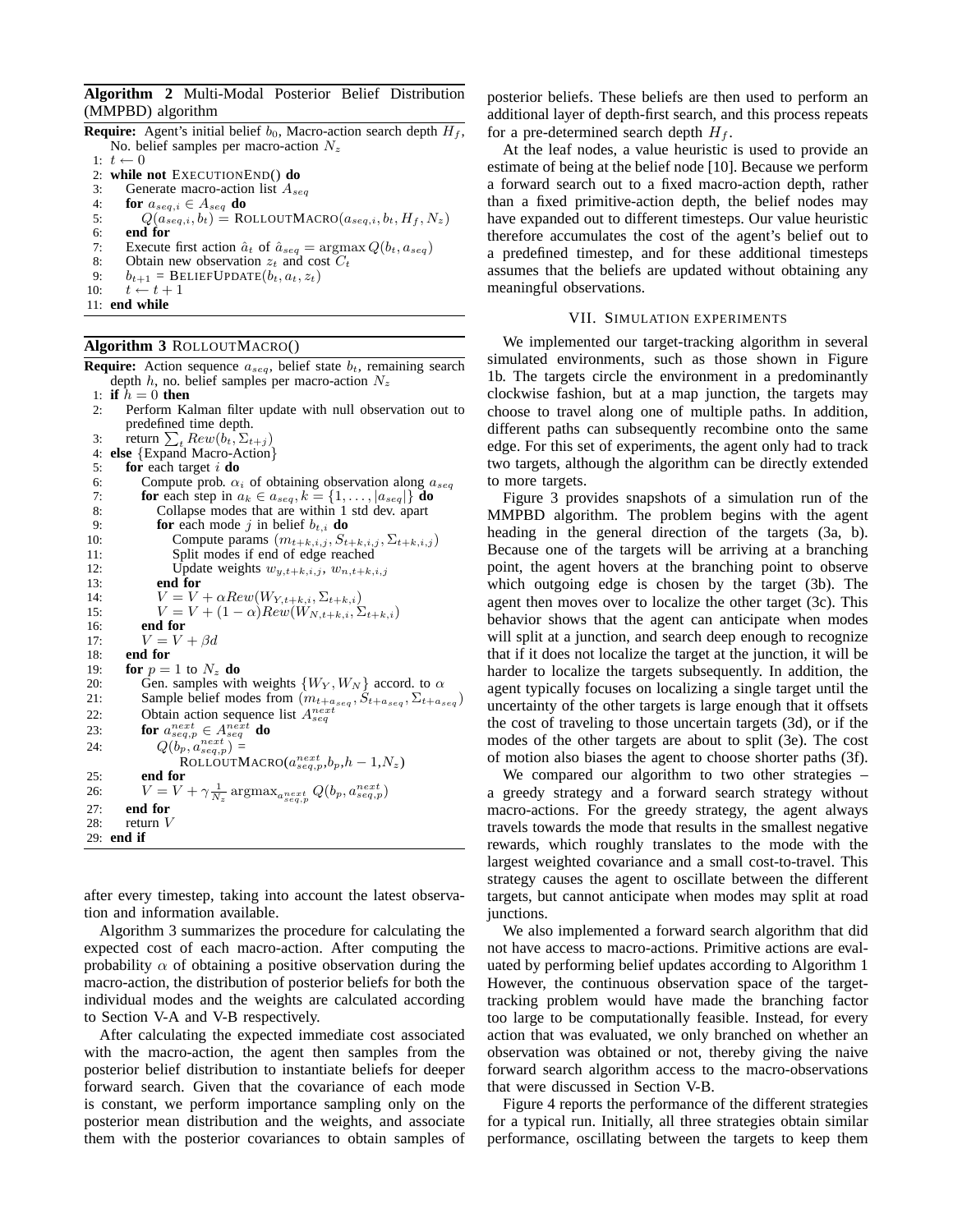

Fig. 3. Snapshots of a simulation run with the MMPBD algorithm. The agent (green) is able to follow targets (d), anticipate mode splitting (b),(e), and intercept targets (f).



Fig. 4. Comparison of different strategies over a single run. The targets are better localized if the agent's belief has a smaller weighted covariance.

well-localized. However, as the modes approach the road junctions, the greedy strategy does not anticipate when the modes split. Similarly, the naive forward search strategy cannot search deep enough to realize that it would be harder for the agent to localize the target after the modes have split. The increase in the number of target modes (Figure 4a) for these benchmark algorithms make it harder for the agent to reduce the uncertainty at subsequent timesteps.

Table I summarizes the performance of the three strategies over 10 runs. Although the MMPBD algorithm results in the longest distance traveled, the agent is better able to localize the targets, ensuring that its belief of each target is unimodal most of the time. In contrast, the naive forward search algorithm causes the agent to travel the shortest distance because it focuses on trying to localize a single target.

|              | Dist. Traveled | Ave. Modes | <b>Total Cost</b> |
|--------------|----------------|------------|-------------------|
| <b>MMPBD</b> | 138.76         | 1.0810     | -51.7698          |
| Greedy       | 133.52         | 1.5240     | -61.2492          |
| Naive FS     | 112.20         | 1.7747     | $-85.1101$        |
| TABLE I      |                |            |                   |

PERFORMANCE OF DIFFERENT PLANNERS OVER 10 RUNS.

#### VIII. REAL-WORLD EXPERIMENTS

Finally, as a proof of concept, we demonstrated the MMPBD algorithm on an indoor quadrotor helicopter (Figure 1a) tasked with tracking two ground vehicles. We set up a mock-up of a road network indoors (Figure 5a), with two



Fig. 5. (a) Mock-up of road network constructed indoors. (b) Graph structure extracted from SLAM map.

autonomous cars driven at approximately constant speeds in the environment. In previous work [16], [17], we have developed a quadrotor helicopter that is capable of autonomous flight in unstructured and unknown indoor environments.

We made use of a publicly available GMapping algorithm [18] to build a map of the environment (Figure 5b), before performing a skeletonization of the map to construct the road-network. Since neither target detection, nor data association, is the focus of this paper, we made the targets easy to detect by using distinct colors for each of the targets, and used a simple blob detection algorithm to detect them.

Figure 6 shows snapshots of the helicopter's path during a target-tracking run, as well as the images captured from the onboard camera. The helicopter exhibited behaviors similar to those discussed in Section VII, oscillating between the different targets to keep them well-localized.

## IX. RELATED WORK

Variants of the target-tracking problem have been wellresearched in the past, and it is beyond the scope of this paper to review that body of work here. However, most of the existing literature has only focused on either the targetsearching or target-following problems, as opposed to the unified approach that is presented here.

A sub-class of problems known as road-constrained targettracking is often used to describe problems where the agent's belief of the targets' pose could have multiple modes. In cases of multiple-hypothesis tracking of a single target, the belief updating is traditionally done with particle filters  $([4],[5],[6])$ . An exception is [19], which explores both the Gaussian sum approximation and particle filter approaches. However, these algorithms typically focus on the problem of performing accurate belief updating and data association, rather than on the decision-making for the agent.

In the planning domain, modern approaches to planning with incomplete state information are typically based on